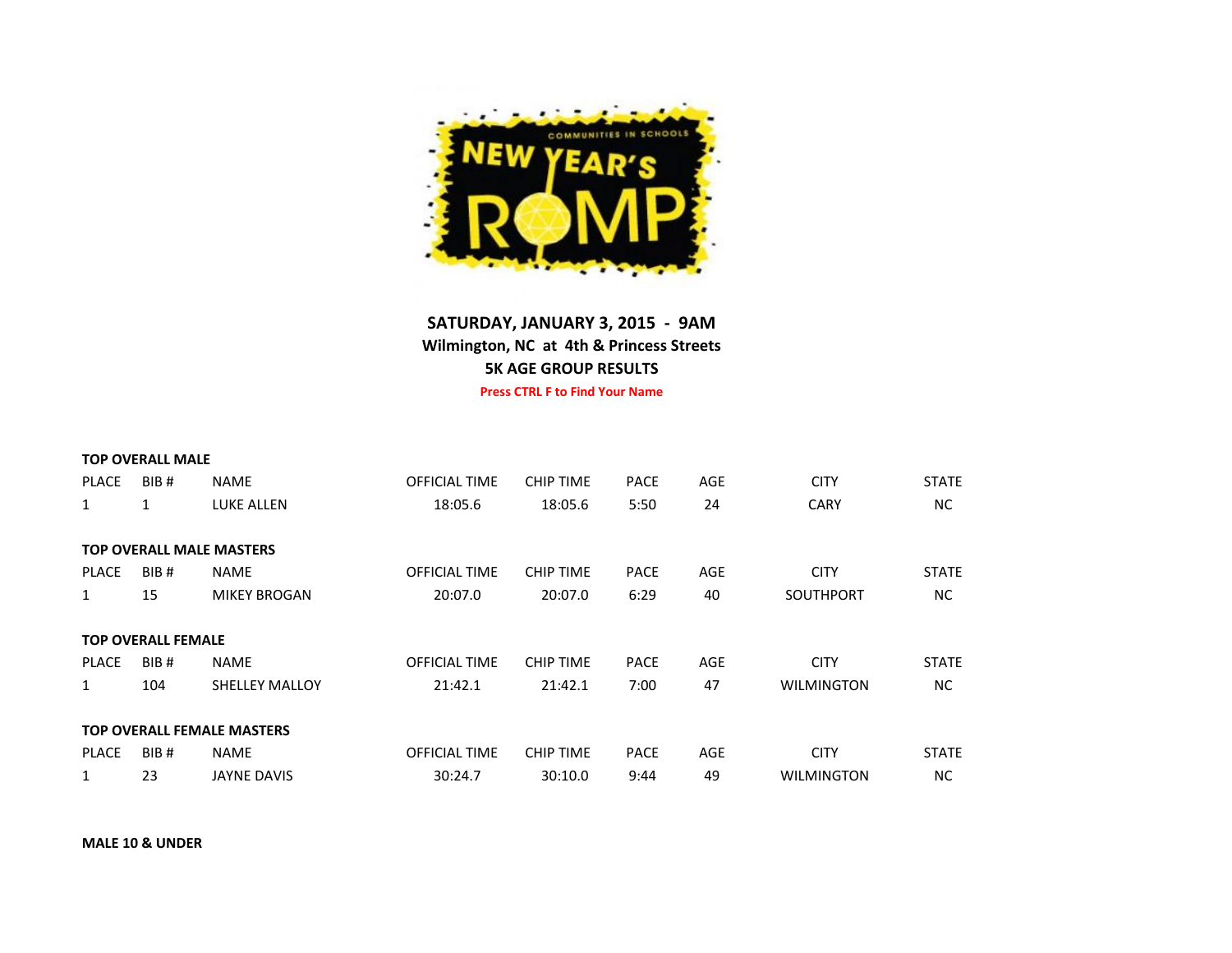| 45<br>10<br>NC<br><b>GARETH HICKS</b><br>23:15.1<br>23:15.1<br>7:30<br><b>WILMINGTON</b><br>$\mathbf{1}$<br><b>MALE 11 - 14</b><br><b>PLACE</b><br>BIB <sub>#</sub><br><b>NAME</b><br>OFFICIAL TIME<br>PACE<br>AGE<br><b>CITY</b><br><b>STATE</b><br><b>CHIP TIME</b><br>22:15.9<br>14<br>16<br><b>HUNTER BROWE</b><br>22:15.9<br>7:11<br><b>WILMINGTON</b><br><b>NC</b><br>1<br><b>JOHN PALIOTTI</b><br>12<br><b>SURF CITY</b><br>NC<br>$\mathbf{2}$<br>133<br>59:50.8<br>59:50.8<br>19:18<br><b>MALE 15 - 19</b><br><b>PLACE</b><br><b>CITY</b><br>BIB <sub>#</sub><br><b>NAME</b><br>OFFICIAL TIME<br><b>CHIP TIME</b><br><b>PACE</b><br>AGE<br><b>STATE</b><br>16<br>92<br><b>PATRICK STAROSTO</b><br>19:47.7<br>19:47.7<br>6:23<br><b>ROEBUCK</b><br><b>SC</b><br>1<br>NC<br>$\overline{2}$<br>99<br><b>SPENCER WAGNER</b><br>25:01.1<br>8:03<br>19<br>HAMPSTEAD<br>24:58.4<br><b>MALE 20 - 29</b><br><b>PLACE</b><br>BIB#<br><b>NAME</b><br>OFFICIAL TIME<br><b>CHIP TIME</b><br><b>PACE</b><br>AGE<br><b>CITY</b><br><b>STATE</b><br>28<br>26:30.6<br>8:31<br>28<br>1<br><b>EDWARD ERWIN</b><br>26:23.0<br><b>JACKSONVILLE</b><br><b>NC</b><br>2<br>MICHAEL STAROSTO<br>27:23.1<br>27:23.1<br>8:50<br>25<br><b>ROEBUCK</b><br><b>SC</b><br>91<br>3<br>55<br><b>TAYLOR KING</b><br>26<br>$NC$<br>30:40.3<br>30:32.8<br>9:51<br><b>WILMINGTON</b><br>67<br>23<br>NC<br>4<br>LUKE MITCHELL<br>33:18.7<br>32:56.2<br>10:37<br><b>WILMINGTON</b><br><b>MALE 30 - 39</b><br><b>PLACE</b><br><b>CITY</b><br>BIB <sub>#</sub><br><b>NAME</b><br>OFFICIAL TIME<br><b>CHIP TIME</b><br>PACE<br>AGE<br><b>STATE</b><br>108<br>18:59.5<br>6:07<br>31<br><b>NC</b><br>1<br><b>DOUGLAS DEGROOTE</b><br>18:59.5<br><b>CAROLINA BEACH</b><br>$\overline{2}$<br>33<br>117<br><b>CARL FLMORE</b><br>6:45<br>WILMINGTON<br>NC<br>20:55.1<br>20:55.1<br>3<br>60<br><b>THOMAS LAUFFENBURGER</b><br>6:53<br>38<br>NC<br>21:20.0<br>21:20.0<br><b>WILMINGTON</b><br>37<br>121<br>RICARDO MACHADO<br>22:58.7<br>22:58.7<br>7:25<br><b>JACKSONVILLE</b><br><b>NC</b><br>4<br>3<br>36<br>5<br><b>MARK ANDERSON</b><br>23:09.3<br>23:09.3<br>7:28<br><b>WILMINGTON</b><br>NC<br>6<br>7:37<br>37<br>10<br><b>ANDREW BAUGHMAN</b><br>23:40.5<br>23:36.0<br><b>COMMERCE</b><br>MI<br>7<br>101<br>YATES WILLIAMS<br>7:54<br>30<br><b>NC</b><br>24:40.7<br>24:29.0<br><b>CHAPEL HILL</b><br>8<br>39<br>40<br><b>DEREK GREEN</b><br>25:36.5<br>25:15.1<br>8:09<br><b>SNEADS FERRY</b><br>NC<br>9<br>79<br>37<br>NC<br><b>DEREK SANDT</b><br>27:08.8<br>27:00.0<br>8:43<br><b>WILMINGTON</b><br>10<br>124<br><b>JAMES WHITE</b><br>9:17<br>36<br><b>WILMINGTON</b><br><b>NC</b><br>29:04.6<br>28:47.4<br>50<br>35<br>NC<br>11<br><b>GEORGE HURLEY</b><br>29:44.7<br>29:18.7<br>9:27<br><b>JACKSONVILLE</b> | <b>PLACE</b> | BIB# | <b>NAME</b>           | OFFICIAL TIME | <b>CHIP TIME</b> | <b>PACE</b> | AGE | <b>CITY</b>        | <b>STATE</b> |
|---------------------------------------------------------------------------------------------------------------------------------------------------------------------------------------------------------------------------------------------------------------------------------------------------------------------------------------------------------------------------------------------------------------------------------------------------------------------------------------------------------------------------------------------------------------------------------------------------------------------------------------------------------------------------------------------------------------------------------------------------------------------------------------------------------------------------------------------------------------------------------------------------------------------------------------------------------------------------------------------------------------------------------------------------------------------------------------------------------------------------------------------------------------------------------------------------------------------------------------------------------------------------------------------------------------------------------------------------------------------------------------------------------------------------------------------------------------------------------------------------------------------------------------------------------------------------------------------------------------------------------------------------------------------------------------------------------------------------------------------------------------------------------------------------------------------------------------------------------------------------------------------------------------------------------------------------------------------------------------------------------------------------------------------------------------------------------------------------------------------------------------------------------------------------------------------------------------------------------------------------------------------------------------------------------------------------------------------------------------------------------------------------------------------------------------------------------------------------------------------------------------------------------------------------------------------------------------------------------------------------------------------------------------------------------------------------------------------------------------------------------------------------------|--------------|------|-----------------------|---------------|------------------|-------------|-----|--------------------|--------------|
|                                                                                                                                                                                                                                                                                                                                                                                                                                                                                                                                                                                                                                                                                                                                                                                                                                                                                                                                                                                                                                                                                                                                                                                                                                                                                                                                                                                                                                                                                                                                                                                                                                                                                                                                                                                                                                                                                                                                                                                                                                                                                                                                                                                                                                                                                                                                                                                                                                                                                                                                                                                                                                                                                                                                                                                 |              |      |                       |               |                  |             |     |                    |              |
|                                                                                                                                                                                                                                                                                                                                                                                                                                                                                                                                                                                                                                                                                                                                                                                                                                                                                                                                                                                                                                                                                                                                                                                                                                                                                                                                                                                                                                                                                                                                                                                                                                                                                                                                                                                                                                                                                                                                                                                                                                                                                                                                                                                                                                                                                                                                                                                                                                                                                                                                                                                                                                                                                                                                                                                 |              |      |                       |               |                  |             |     |                    |              |
|                                                                                                                                                                                                                                                                                                                                                                                                                                                                                                                                                                                                                                                                                                                                                                                                                                                                                                                                                                                                                                                                                                                                                                                                                                                                                                                                                                                                                                                                                                                                                                                                                                                                                                                                                                                                                                                                                                                                                                                                                                                                                                                                                                                                                                                                                                                                                                                                                                                                                                                                                                                                                                                                                                                                                                                 |              |      |                       |               |                  |             |     |                    |              |
|                                                                                                                                                                                                                                                                                                                                                                                                                                                                                                                                                                                                                                                                                                                                                                                                                                                                                                                                                                                                                                                                                                                                                                                                                                                                                                                                                                                                                                                                                                                                                                                                                                                                                                                                                                                                                                                                                                                                                                                                                                                                                                                                                                                                                                                                                                                                                                                                                                                                                                                                                                                                                                                                                                                                                                                 |              |      |                       |               |                  |             |     |                    |              |
|                                                                                                                                                                                                                                                                                                                                                                                                                                                                                                                                                                                                                                                                                                                                                                                                                                                                                                                                                                                                                                                                                                                                                                                                                                                                                                                                                                                                                                                                                                                                                                                                                                                                                                                                                                                                                                                                                                                                                                                                                                                                                                                                                                                                                                                                                                                                                                                                                                                                                                                                                                                                                                                                                                                                                                                 |              |      |                       |               |                  |             |     |                    |              |
|                                                                                                                                                                                                                                                                                                                                                                                                                                                                                                                                                                                                                                                                                                                                                                                                                                                                                                                                                                                                                                                                                                                                                                                                                                                                                                                                                                                                                                                                                                                                                                                                                                                                                                                                                                                                                                                                                                                                                                                                                                                                                                                                                                                                                                                                                                                                                                                                                                                                                                                                                                                                                                                                                                                                                                                 |              |      |                       |               |                  |             |     |                    |              |
|                                                                                                                                                                                                                                                                                                                                                                                                                                                                                                                                                                                                                                                                                                                                                                                                                                                                                                                                                                                                                                                                                                                                                                                                                                                                                                                                                                                                                                                                                                                                                                                                                                                                                                                                                                                                                                                                                                                                                                                                                                                                                                                                                                                                                                                                                                                                                                                                                                                                                                                                                                                                                                                                                                                                                                                 |              |      |                       |               |                  |             |     |                    |              |
|                                                                                                                                                                                                                                                                                                                                                                                                                                                                                                                                                                                                                                                                                                                                                                                                                                                                                                                                                                                                                                                                                                                                                                                                                                                                                                                                                                                                                                                                                                                                                                                                                                                                                                                                                                                                                                                                                                                                                                                                                                                                                                                                                                                                                                                                                                                                                                                                                                                                                                                                                                                                                                                                                                                                                                                 |              |      |                       |               |                  |             |     |                    |              |
|                                                                                                                                                                                                                                                                                                                                                                                                                                                                                                                                                                                                                                                                                                                                                                                                                                                                                                                                                                                                                                                                                                                                                                                                                                                                                                                                                                                                                                                                                                                                                                                                                                                                                                                                                                                                                                                                                                                                                                                                                                                                                                                                                                                                                                                                                                                                                                                                                                                                                                                                                                                                                                                                                                                                                                                 |              |      |                       |               |                  |             |     |                    |              |
|                                                                                                                                                                                                                                                                                                                                                                                                                                                                                                                                                                                                                                                                                                                                                                                                                                                                                                                                                                                                                                                                                                                                                                                                                                                                                                                                                                                                                                                                                                                                                                                                                                                                                                                                                                                                                                                                                                                                                                                                                                                                                                                                                                                                                                                                                                                                                                                                                                                                                                                                                                                                                                                                                                                                                                                 |              |      |                       |               |                  |             |     |                    |              |
|                                                                                                                                                                                                                                                                                                                                                                                                                                                                                                                                                                                                                                                                                                                                                                                                                                                                                                                                                                                                                                                                                                                                                                                                                                                                                                                                                                                                                                                                                                                                                                                                                                                                                                                                                                                                                                                                                                                                                                                                                                                                                                                                                                                                                                                                                                                                                                                                                                                                                                                                                                                                                                                                                                                                                                                 |              |      |                       |               |                  |             |     |                    |              |
|                                                                                                                                                                                                                                                                                                                                                                                                                                                                                                                                                                                                                                                                                                                                                                                                                                                                                                                                                                                                                                                                                                                                                                                                                                                                                                                                                                                                                                                                                                                                                                                                                                                                                                                                                                                                                                                                                                                                                                                                                                                                                                                                                                                                                                                                                                                                                                                                                                                                                                                                                                                                                                                                                                                                                                                 |              |      |                       |               |                  |             |     |                    |              |
|                                                                                                                                                                                                                                                                                                                                                                                                                                                                                                                                                                                                                                                                                                                                                                                                                                                                                                                                                                                                                                                                                                                                                                                                                                                                                                                                                                                                                                                                                                                                                                                                                                                                                                                                                                                                                                                                                                                                                                                                                                                                                                                                                                                                                                                                                                                                                                                                                                                                                                                                                                                                                                                                                                                                                                                 |              |      |                       |               |                  |             |     |                    |              |
|                                                                                                                                                                                                                                                                                                                                                                                                                                                                                                                                                                                                                                                                                                                                                                                                                                                                                                                                                                                                                                                                                                                                                                                                                                                                                                                                                                                                                                                                                                                                                                                                                                                                                                                                                                                                                                                                                                                                                                                                                                                                                                                                                                                                                                                                                                                                                                                                                                                                                                                                                                                                                                                                                                                                                                                 |              |      |                       |               |                  |             |     |                    |              |
|                                                                                                                                                                                                                                                                                                                                                                                                                                                                                                                                                                                                                                                                                                                                                                                                                                                                                                                                                                                                                                                                                                                                                                                                                                                                                                                                                                                                                                                                                                                                                                                                                                                                                                                                                                                                                                                                                                                                                                                                                                                                                                                                                                                                                                                                                                                                                                                                                                                                                                                                                                                                                                                                                                                                                                                 |              |      |                       |               |                  |             |     |                    |              |
|                                                                                                                                                                                                                                                                                                                                                                                                                                                                                                                                                                                                                                                                                                                                                                                                                                                                                                                                                                                                                                                                                                                                                                                                                                                                                                                                                                                                                                                                                                                                                                                                                                                                                                                                                                                                                                                                                                                                                                                                                                                                                                                                                                                                                                                                                                                                                                                                                                                                                                                                                                                                                                                                                                                                                                                 |              |      |                       |               |                  |             |     |                    |              |
|                                                                                                                                                                                                                                                                                                                                                                                                                                                                                                                                                                                                                                                                                                                                                                                                                                                                                                                                                                                                                                                                                                                                                                                                                                                                                                                                                                                                                                                                                                                                                                                                                                                                                                                                                                                                                                                                                                                                                                                                                                                                                                                                                                                                                                                                                                                                                                                                                                                                                                                                                                                                                                                                                                                                                                                 |              |      |                       |               |                  |             |     |                    |              |
|                                                                                                                                                                                                                                                                                                                                                                                                                                                                                                                                                                                                                                                                                                                                                                                                                                                                                                                                                                                                                                                                                                                                                                                                                                                                                                                                                                                                                                                                                                                                                                                                                                                                                                                                                                                                                                                                                                                                                                                                                                                                                                                                                                                                                                                                                                                                                                                                                                                                                                                                                                                                                                                                                                                                                                                 |              |      |                       |               |                  |             |     |                    |              |
|                                                                                                                                                                                                                                                                                                                                                                                                                                                                                                                                                                                                                                                                                                                                                                                                                                                                                                                                                                                                                                                                                                                                                                                                                                                                                                                                                                                                                                                                                                                                                                                                                                                                                                                                                                                                                                                                                                                                                                                                                                                                                                                                                                                                                                                                                                                                                                                                                                                                                                                                                                                                                                                                                                                                                                                 |              |      |                       |               |                  |             |     |                    |              |
|                                                                                                                                                                                                                                                                                                                                                                                                                                                                                                                                                                                                                                                                                                                                                                                                                                                                                                                                                                                                                                                                                                                                                                                                                                                                                                                                                                                                                                                                                                                                                                                                                                                                                                                                                                                                                                                                                                                                                                                                                                                                                                                                                                                                                                                                                                                                                                                                                                                                                                                                                                                                                                                                                                                                                                                 |              |      |                       |               |                  |             |     |                    |              |
|                                                                                                                                                                                                                                                                                                                                                                                                                                                                                                                                                                                                                                                                                                                                                                                                                                                                                                                                                                                                                                                                                                                                                                                                                                                                                                                                                                                                                                                                                                                                                                                                                                                                                                                                                                                                                                                                                                                                                                                                                                                                                                                                                                                                                                                                                                                                                                                                                                                                                                                                                                                                                                                                                                                                                                                 |              |      |                       |               |                  |             |     |                    |              |
|                                                                                                                                                                                                                                                                                                                                                                                                                                                                                                                                                                                                                                                                                                                                                                                                                                                                                                                                                                                                                                                                                                                                                                                                                                                                                                                                                                                                                                                                                                                                                                                                                                                                                                                                                                                                                                                                                                                                                                                                                                                                                                                                                                                                                                                                                                                                                                                                                                                                                                                                                                                                                                                                                                                                                                                 |              |      |                       |               |                  |             |     |                    |              |
|                                                                                                                                                                                                                                                                                                                                                                                                                                                                                                                                                                                                                                                                                                                                                                                                                                                                                                                                                                                                                                                                                                                                                                                                                                                                                                                                                                                                                                                                                                                                                                                                                                                                                                                                                                                                                                                                                                                                                                                                                                                                                                                                                                                                                                                                                                                                                                                                                                                                                                                                                                                                                                                                                                                                                                                 |              |      |                       |               |                  |             |     |                    |              |
|                                                                                                                                                                                                                                                                                                                                                                                                                                                                                                                                                                                                                                                                                                                                                                                                                                                                                                                                                                                                                                                                                                                                                                                                                                                                                                                                                                                                                                                                                                                                                                                                                                                                                                                                                                                                                                                                                                                                                                                                                                                                                                                                                                                                                                                                                                                                                                                                                                                                                                                                                                                                                                                                                                                                                                                 |              |      |                       |               |                  |             |     |                    |              |
|                                                                                                                                                                                                                                                                                                                                                                                                                                                                                                                                                                                                                                                                                                                                                                                                                                                                                                                                                                                                                                                                                                                                                                                                                                                                                                                                                                                                                                                                                                                                                                                                                                                                                                                                                                                                                                                                                                                                                                                                                                                                                                                                                                                                                                                                                                                                                                                                                                                                                                                                                                                                                                                                                                                                                                                 |              |      |                       |               |                  |             |     |                    |              |
|                                                                                                                                                                                                                                                                                                                                                                                                                                                                                                                                                                                                                                                                                                                                                                                                                                                                                                                                                                                                                                                                                                                                                                                                                                                                                                                                                                                                                                                                                                                                                                                                                                                                                                                                                                                                                                                                                                                                                                                                                                                                                                                                                                                                                                                                                                                                                                                                                                                                                                                                                                                                                                                                                                                                                                                 |              |      |                       |               |                  |             |     |                    |              |
|                                                                                                                                                                                                                                                                                                                                                                                                                                                                                                                                                                                                                                                                                                                                                                                                                                                                                                                                                                                                                                                                                                                                                                                                                                                                                                                                                                                                                                                                                                                                                                                                                                                                                                                                                                                                                                                                                                                                                                                                                                                                                                                                                                                                                                                                                                                                                                                                                                                                                                                                                                                                                                                                                                                                                                                 |              |      |                       |               |                  |             |     |                    |              |
|                                                                                                                                                                                                                                                                                                                                                                                                                                                                                                                                                                                                                                                                                                                                                                                                                                                                                                                                                                                                                                                                                                                                                                                                                                                                                                                                                                                                                                                                                                                                                                                                                                                                                                                                                                                                                                                                                                                                                                                                                                                                                                                                                                                                                                                                                                                                                                                                                                                                                                                                                                                                                                                                                                                                                                                 |              |      |                       |               |                  |             |     |                    |              |
|                                                                                                                                                                                                                                                                                                                                                                                                                                                                                                                                                                                                                                                                                                                                                                                                                                                                                                                                                                                                                                                                                                                                                                                                                                                                                                                                                                                                                                                                                                                                                                                                                                                                                                                                                                                                                                                                                                                                                                                                                                                                                                                                                                                                                                                                                                                                                                                                                                                                                                                                                                                                                                                                                                                                                                                 |              |      |                       |               |                  |             |     |                    |              |
|                                                                                                                                                                                                                                                                                                                                                                                                                                                                                                                                                                                                                                                                                                                                                                                                                                                                                                                                                                                                                                                                                                                                                                                                                                                                                                                                                                                                                                                                                                                                                                                                                                                                                                                                                                                                                                                                                                                                                                                                                                                                                                                                                                                                                                                                                                                                                                                                                                                                                                                                                                                                                                                                                                                                                                                 |              |      |                       |               |                  |             |     |                    |              |
|                                                                                                                                                                                                                                                                                                                                                                                                                                                                                                                                                                                                                                                                                                                                                                                                                                                                                                                                                                                                                                                                                                                                                                                                                                                                                                                                                                                                                                                                                                                                                                                                                                                                                                                                                                                                                                                                                                                                                                                                                                                                                                                                                                                                                                                                                                                                                                                                                                                                                                                                                                                                                                                                                                                                                                                 | 12           | 111  | <b>BRADDEN ADKINS</b> | 1:14:36.6     | 1:14:22.9        | 23:59       | 32  | <b>BLOOMINGTON</b> | <b>TN</b>    |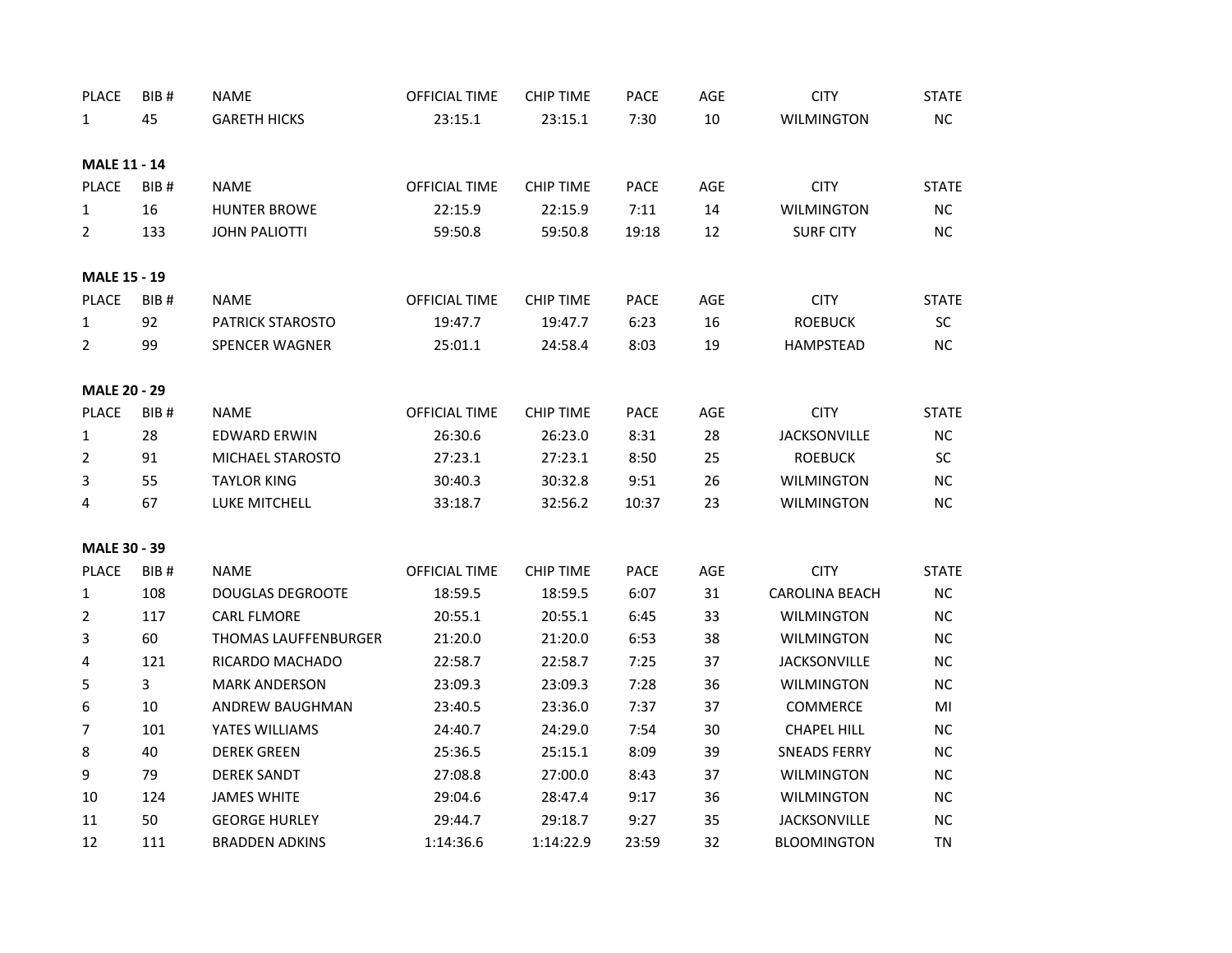| 13                  | 134              | <b>THOMAS KAUFMAN</b>  | 1:14:36.8     | 1:14:26.9        | 24:01:00 | 38  | <b>CHERITON</b>           | VA           |
|---------------------|------------------|------------------------|---------------|------------------|----------|-----|---------------------------|--------------|
| <b>MALE 40 - 49</b> |                  |                        |               |                  |          |     |                           |              |
| PLACE               | BIB <sub>#</sub> | <b>NAME</b>            | OFFICIAL TIME | <b>CHIP TIME</b> | PACE     | AGE | <b>CITY</b>               | <b>STATE</b> |
| 1                   | 80               | <b>ANDREW SEWELL</b>   | 21:50.4       | 21:50.4          | 7:03     | 42  | <b>WILMINGTON</b>         | <b>NC</b>    |
| $\overline{2}$      | 130              | <b>ERIC THIGPEN</b>    | 26:21.2       | 26:21.2          | 8:30     | 47  | HAMPSTEAD                 | NC           |
| <b>MALE 50 - 59</b> |                  |                        |               |                  |          |     |                           |              |
| <b>PLACE</b>        | BIB#             | <b>NAME</b>            | OFFICIAL TIME | <b>CHIP TIME</b> | PACE     | AGE | <b>CITY</b>               | <b>STATE</b> |
| 1                   | 135              | TIM WINSLOW            | 21:19.3       | 21:18.2          | 6:52     | 55  | <b>WRIGHTSVILLE BEACH</b> | NC           |
| 2                   | 84               | <b>STAN SHERMAN</b>    | 24:41.7       | 24:38.2          | 7:57     | 55  | <b>WILMINGTON</b>         | <b>NC</b>    |
| 3                   | 98               | <b>ROB WAGNER</b>      | 25:10.4       | 25:06.9          | 8:06     | 50  | <b>HAMPSTEAD</b>          | NC           |
| 4                   | 109              | <b>JACK CARROLL</b>    | 25:20.0       | 25:09.7          | 8:07     | 57  | <b>CAROLINA BEACH</b>     | $NC$         |
| 5                   | 61               | <b>BOB LOCKERBY</b>    | 26:16.7       | 26:16.7          | 8:28     | 54  | <b>WILMINGTON</b>         | <b>NC</b>    |
| 6                   | 126              | <b>JODY DEATON</b>     | 27:17.1       | 27:04.6          | 8:44     | 53  | <b>KINGS MOUNTAIN</b>     | <b>NC</b>    |
| 7                   | 74               | <b>RENE R PARE</b>     | 32:37.4       | 32:33.7          | 10:30    | 58  | <b>TAYLOR</b>             | MI           |
| 8                   | 90               | <b>FRANK STAROSTO</b>  | 33:28.5       | 33:28.5          | 10:48    | 53  | <b>ROEBUCK</b>            | SC           |
| 9                   | 47               | <b>TRAVIS HORRELL</b>  | 34:01.7       | 33:51.5          | 10:55    | 50  | HAMPSTEAD                 | <b>NC</b>    |
| 10                  | 120              | WILLIAM DINOME         | 39:51.7       | 39:33.7          | 12:45    | 57  | <b>WILMINGTON</b>         | $NC$         |
| <b>MALE 60+</b>     |                  |                        |               |                  |          |     |                           |              |
| PLACE               | BIB#             | <b>NAME</b>            | OFFICIAL TIME | <b>CHIP TIME</b> | PACE     | AGE | <b>CITY</b>               | <b>STATE</b> |
| 1                   | 131              | <b>JIM BURNS</b>       | 27:45.6       | 27:32.8          | 8:53     | 68  | <b>OCEAN ISLE BEACH</b>   | <b>NC</b>    |
| $\overline{2}$      | 33               | LOU GALLI              | 31:21.0       | 31:21.0          | 10:07    | 68  | <b>WILMINGTON</b>         | $NC$         |
| 3                   | 70               | <b>LARRY OLIVER</b>    | 35:26.8       | 34:59.5          | 11:17    | 61  | <b>AUSTIN</b>             | TX           |
| 4                   | 86               | <b>EDDIE SMITH</b>     | 35:30.8       | 35:28.8          | 11:26    | 61  | GARLAND                   | NC           |
| 5                   | 48               | <b>EUGENE HUGUELET</b> | 35:36.5       | 35:17.5          | 11:23    | 80  | <b>WILMINGTON</b>         | $NC$         |
| 6                   | 128              | <b>ERIC BRANDT</b>     | 41:18.6       | 41:15.8          | 13:18    | 61  | LAKE WACCAMAW             | $NC$         |
| 7                   | $2^{\circ}$      | <b>SAM ALLEN</b>       | 43:30.5       | 43:06.0          | 13:54    | 65  | <b>WILMINGTON</b>         | <b>NC</b>    |
| 8                   | 110              | <b>DAVE KLAVON</b>     | 55:37.0       | 55:25.3          | 17:53    | 70  | CARLETON                  | MI           |
| 9                   | 64               | <b>BILL MILLETTE</b>   | 56:20.2       | 56:13.3          | 18:08    | 72  | <b>WILMINGTON</b>         | <b>NC</b>    |
| 10                  | 73               | <b>RENE PARE</b>       | 1:14:33.2     | 1:14:28.4        | 24:01:00 | 84  | <b>WILMINGTON</b>         | <b>NC</b>    |
| 11                  | 118              | <b>VERNON HARRELL</b>  | 1:14:35.2     | 1:14:18.7        | 23:58    | 60  | <b>BURGAW</b>             | NC.          |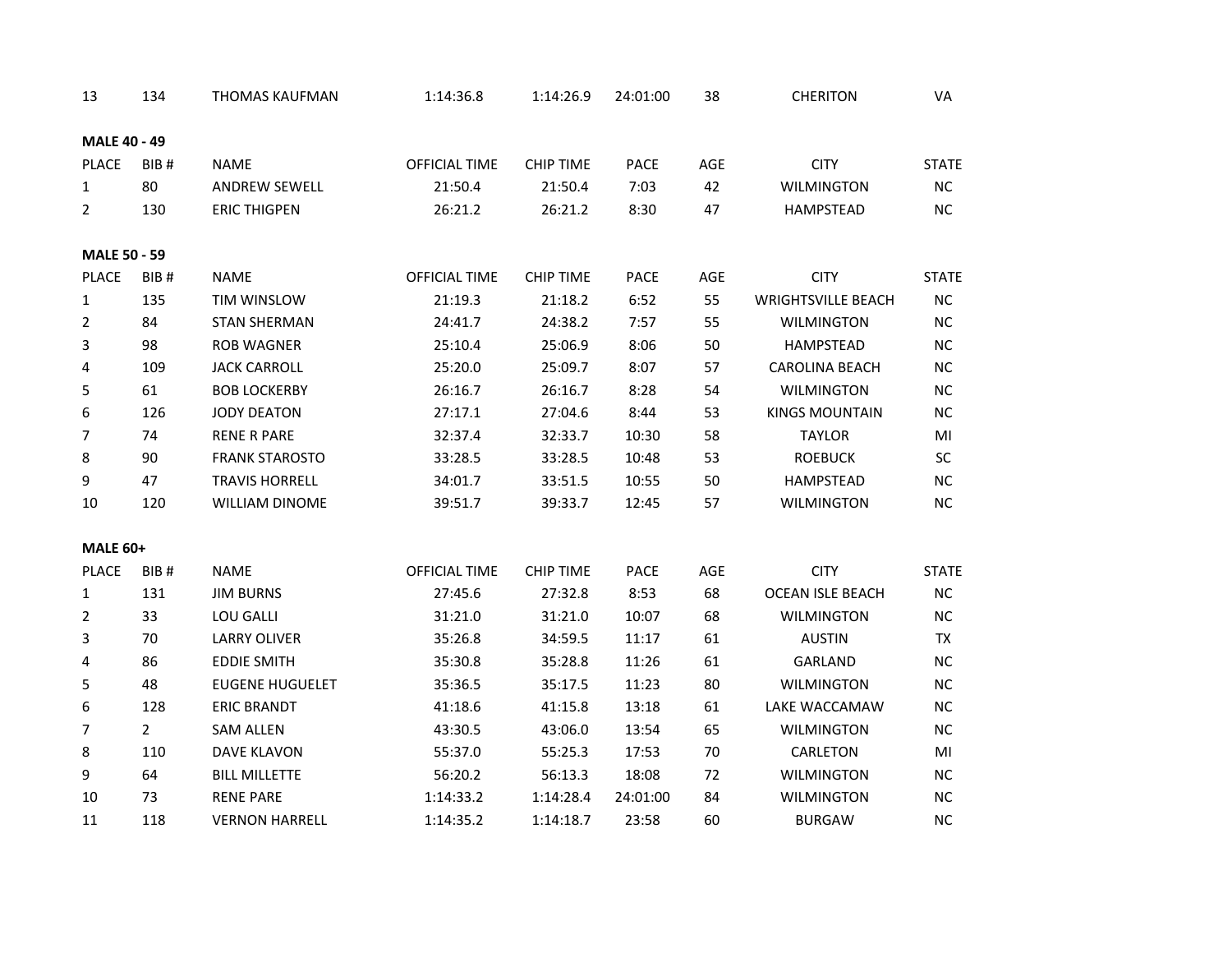|                | <b>FEMALE 10 &amp; UNDER</b> |                             |                      |                  |             |        |                      |              |
|----------------|------------------------------|-----------------------------|----------------------|------------------|-------------|--------|----------------------|--------------|
| PLACE          | BIB#                         | <b>NAME</b>                 | <b>OFFICIAL TIME</b> | <b>CHIP TIME</b> | <b>PACE</b> | AGE    | <b>CITY</b>          | <b>STATE</b> |
| $\mathbf{1}$   | 129                          | <b>STELLA THIGPEN</b>       | 26:19.5              | 26:19.5          | 8:29        | $10\,$ | <b>HAMPSTEAD</b>     | NC           |
| $\overline{2}$ | 39                           | <b>CASSIDY GRANT</b>        | 37:18.1              | 37:18.1          | 12:02       | $10\,$ | <b>LONGWOOD</b>      | NC           |
|                | <b>FEMALE 11 - 14</b>        |                             |                      |                  |             |        |                      |              |
| <b>PLACE</b>   | BIB <sub>#</sub>             | <b>NAME</b>                 | <b>OFFICIAL TIME</b> | <b>CHIP TIME</b> | <b>PACE</b> | AGE    | <b>CITY</b>          | <b>STATE</b> |
| $\mathbf{1}$   | 81                           | <b>KATELYN SEWELL</b>       | 26:14.4              | 26:14.4          | 8:28        | 11     | <b>WILMINGTON</b>    | <b>NC</b>    |
| $\overline{2}$ | 31                           | <b>CAROLINE FLAX</b>        | 30:41.6              | 30:41.5          | 9:54        | 13     | <b>WILMINGTON</b>    | <b>NC</b>    |
|                | <b>FEMALE 20 - 29</b>        |                             |                      |                  |             |        |                      |              |
| <b>PLACE</b>   | BIB#                         | <b>NAME</b>                 | <b>OFFICIAL TIME</b> | <b>CHIP TIME</b> | <b>PACE</b> | AGE    | <b>CITY</b>          | <b>STATE</b> |
| $\mathbf{1}$   | 115                          | <b>BAILEY HARMON</b>        | 24:41.4              | 24:25.6          | 7:53        | 26     | <b>CASTLE HAYNE</b>  | <b>NC</b>    |
| $\overline{2}$ | 36                           | <b>ASHLEY GERDES</b>        | 24:41.4              | 24:34.2          | 7:55        | 26     | <b>ELKTON</b>        | <b>MD</b>    |
| 3              | 85                           | <b>MARGARET SHIRLEY</b>     | 25:05.1              | 25:04.4          | 8:05        | 28     | <b>ROEBUCK</b>       | <b>SC</b>    |
| 4              | 19                           | <b>ERIN CAULEY</b>          | 26:54.8              | 26:52.1          | 8:40        | 22     | RALEIGH              | <b>NC</b>    |
| 5              | 26                           | <b>KATE DONOHUE</b>         | 26:58.6              | 26:53.6          | 8:40        | 27     | <b>COMMERCE</b>      | MI           |
| 6              | 100                          | <b>BLAIR WILLIAMS</b>       | 27:59.3              | 27:54.7          | 9:00        | 29     | <b>WILMINGTON</b>    | <b>NC</b>    |
| $\overline{7}$ | 62                           | <b>KAREN MAHNKEN</b>        | 29:11.0              | 28:54.4          | 9:19        | 26     | <b>ELKTON</b>        | <b>MD</b>    |
| 8              | 14                           | <b>SPENCER BRIDGERS</b>     | 29:16.9              | 29:13.0          | 9:25        | 25     | <b>WILMINGTON</b>    | <b>NC</b>    |
| 9              | 9                            | <b>LIZ BARTELS</b>          | 30:39.2              | 30:31.8          | 9:51        | 25     | <b>HIGHLAND PARK</b> | IL.          |
| 10             | 114                          | <b>LINZY SHOAF</b>          | 31:53.8              | 31:37.5          | 10:12       | 26     | <b>CASTLE HAYNE</b>  | $NC$         |
| 11             | 54                           | <b>JEAN KELLY</b>           | 31:58.8              | 31:58.8          | 10:19       | 28     | <b>ELKTON</b>        | MD           |
| 12             | 24                           | <b>MEREDITH DAVIS</b>       | 33:15.2              | 32:59.5          | 10:38       | 20     | <b>WILMINGTON</b>    | <b>NC</b>    |
| 13             | 122                          | <b>TAYLER HERDEMIAN</b>     | 33:36.6              | 33:25.2          | 10:47       | 25     | LELAND               | <b>NC</b>    |
| 14             | 4                            | <b>VICKY APOSTOLOPOULOS</b> | 33:56.4              | 33:48.2          | 10:54       | 28     | PARMA                | OH           |
| 15             | 43                           | <b>LINDSEY HARTS</b>        | 35:26.7              | 34:57.7          | 11:16       | 20     | <b>ROCKY POINT</b>   | NC           |
| 16             | 82                           | <b>KRISTIE SHANK</b>        | 36:18.2              | 36:05.1          | 11:38       | 24     | NORTH TONAWANDA      | <b>NY</b>    |
| 17             | 34                           | <b>STEPHANIE GANSER</b>     | 37:40.5              | 37:10.0          | 11:59       | 28     | <b>WILMINGTON</b>    | <b>NC</b>    |
| 18             | 56                           | <b>BRITTANY KIRLAND</b>     | 39:34.9              | 39:34.9          | 12:46       | 28     | <b>RICHLANDS</b>     | <b>NC</b>    |
| 19             | 88                           | <b>RACHEL SOFIE</b>         | 43:27.1              | 43:13.3          | 13:56       | 28     | <b>WILMINGTON</b>    | <b>NC</b>    |
| 20             | 53                           | <b>TYLER JONES</b>          | 44:41.2              | 44:41.2          | 14:25       | 23     | <b>ROEBUCK</b>       | <b>SC</b>    |

**FEMALE 30 - 39**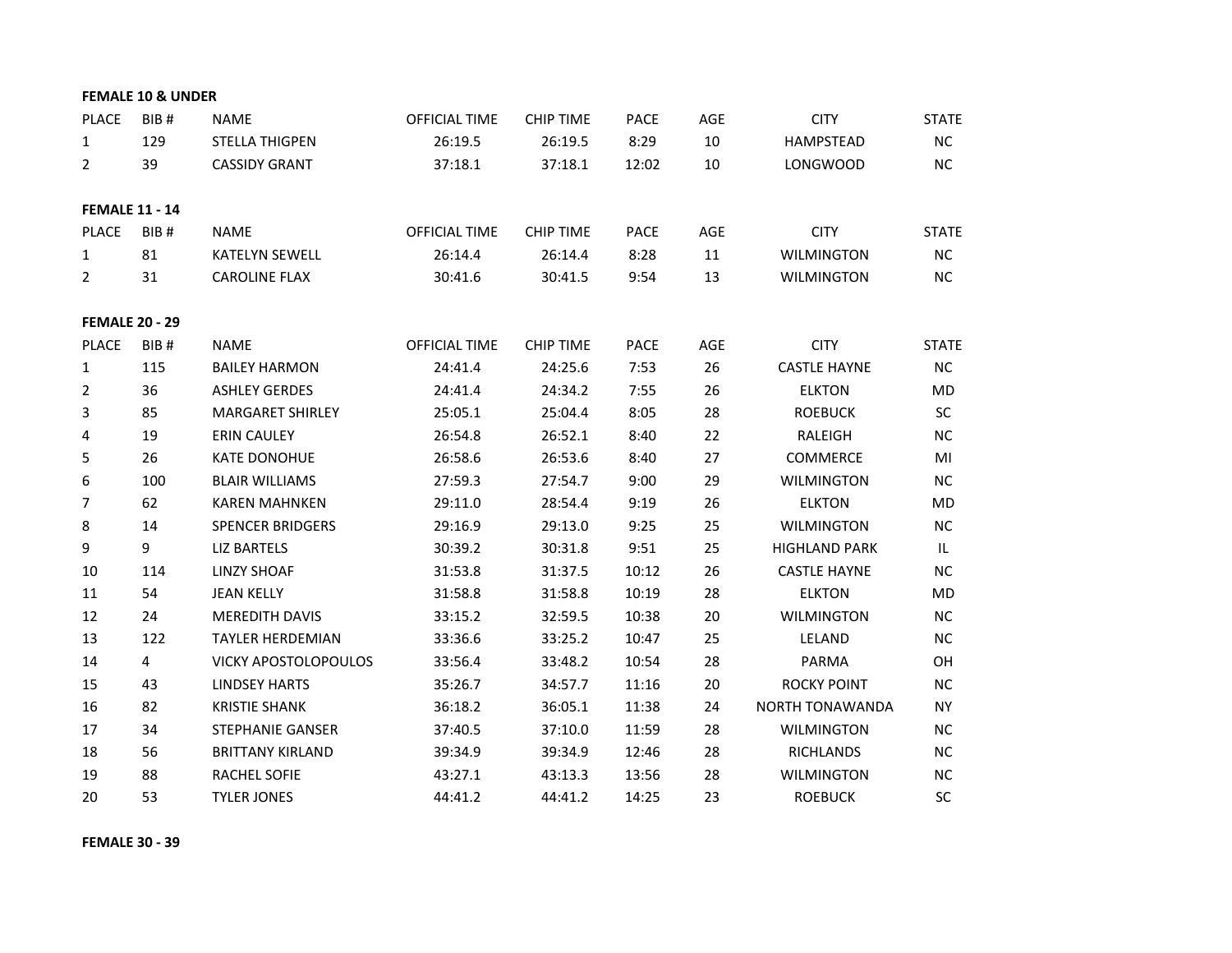| <b>PLACE</b>          | BIB# | <b>NAME</b>              | <b>OFFICIAL TIME</b> | <b>CHIP TIME</b> | PACE     | AGE | <b>CITY</b>           | <b>STATE</b> |
|-----------------------|------|--------------------------|----------------------|------------------|----------|-----|-----------------------|--------------|
| $\mathbf{1}$          | 22   | <b>LEAH CRIDER</b>       | 21:45.0              | 21:45.0          | 7:01     | 33  | <b>WILMINGTON</b>     | $\sf NC$     |
| $\overline{2}$        | 105  | <b>TANYA KULISZ</b>      | 22:53.1              | 22:51.5          | 7:22     | 33  | <b>WILMINGTON</b>     | NC           |
| 3                     | 107  | <b>CARYN SUTTON</b>      | 29:45.9              | 29:32.4          | 9:32     | 36  | <b>HAMPSTEAD</b>      | NC           |
| 4                     | 125  | <b>SUSANNE BRANDER</b>   | 30:02.6              | 29:45.8          | 9:36     | 37  | <b>WILMINGTON</b>     | NC           |
| 5                     | 38   | <b>EMILY GRACE</b>       | 32:04.8              | 31:44.4          | 10:14    | 37  | <b>WILMINGTON</b>     | <b>NC</b>    |
| 6                     | 76   | <b>MARGIE PHIPPS</b>     | 33:25.5              | 33:01.3          | 10:39    | 37  | LELAND                | $NC$         |
| 7                     | 116  | <b>LAUREN STEPHENSON</b> | 33:36.0              | 33:23.5          | 10:46    | 31  | <b>WILMINGTON</b>     | <b>NC</b>    |
| 8                     | 18   | <b>CARRIE CAGNEY</b>     | 34:00.7              | 34:00.7          | 10:58    | 32  | <b>HOLLYRIDGE</b>     | <b>NC</b>    |
| 9                     | 41   | <b>TRICIA GREEN</b>      | 34:02.1              | 33:51.1          | 10:55    | 38  | <b>SNEADS FERRY</b>   | NC           |
| 10                    | 51   | <b>TINA HURLEY</b>       | 40:44.8              | 40:21.1          | 13:01    | 35  | <b>JACKSONVILLE</b>   | NC           |
| 11                    | 127  | <b>JESSICA ANDREWS</b>   | 41:19.5              | 41:16.2          | 13:19    | 39  | LAKE WACCAMAW         | <b>NC</b>    |
| 12                    | 103  | <b>KELLY YOUNG</b>       | 41:20.0              | 41:20.0          | 13:20    | 37  | CHADBOURN             | <b>NC</b>    |
| 13                    | 102  | <b>COLLEEN YATES</b>     | 43:04.2              | 42:45.0          | 13:47    | 38  | <b>WILMINGTON</b>     | $NC$         |
| 14                    | 29   | NICOLE FEDDERS           | 43:40.0              | 43:17.9          | 13:58    | 37  | <b>WILMINGTON</b>     | NC           |
| 15                    | 42   | <b>ERIKA HANSON</b>      | 1:01:16.5            | 1:00:55.1        | 19:39    | 34  | <b>WILMINGTON</b>     | <b>NC</b>    |
| 16                    | 112  | <b>BLUE ADKINS</b>       | 1:14:36.8            | 1:14:23.9        | 23:59    | 39  | BLOOMINGTON           | TN           |
| <b>FEMALE 40 - 49</b> |      |                          |                      |                  |          |     |                       |              |
| <b>PLACE</b>          | BIB# | <b>NAME</b>              | OFFICIAL TIME        | <b>CHIP TIME</b> | PACE     | AGE | <b>CITY</b>           | <b>STATE</b> |
| 1                     | 75   | <b>LAURIE PHIPPS</b>     | 33:24.4              | 33:09.5          | 10:42    | 41  | LELAND                | $NC$         |
| $\overline{2}$        | 27   | DAWN EDWARDS             | 35:30.6              | 35:30.6          | 11:27    | 49  | EMERALD ISLE          | <b>NC</b>    |
| 3                     | 89   | SYLVIA SPIVEY            | 36:20.9              | 36:11.4          | 11:40    | 41  | WHITEVILLE            | NC           |
| 4                     | 63   | <b>MARY MEGEE</b>        | 43:07.1              | 43:07.1          | 13:55    | 42  | <b>WILMINGTON</b>     | $NC$         |
| 5                     | 52   | <b>MELISSA JONES</b>     | 44:06.8              | 44:06.8          | 14:14    | 48  | <b>WILMINGTON</b>     | NС           |
| 6                     | 132  | <b>DONNA PALIOTTI</b>    | 48:37.7              | 48:16.6          | 15:34    | 44  | <b>SURF CITY</b>      | <b>NC</b>    |
| 7                     | 123  | <b>DONNA DEATON</b>      | 51:29.6              | 51:18.9          | 16:33    | 49  | <b>KINGS MOUNTAIN</b> | ${\sf NC}$   |
| 8                     | 71   | <b>CECILIA PARE</b>      | 1:14:34.7            | 1:14:28.0        | 24:01:00 | 49  | <b>TAYLOR</b>         | MI           |
| <b>FEMALE 50 - 59</b> |      |                          |                      |                  |          |     |                       |              |
| <b>PLACE</b>          | BIB# | <b>NAME</b>              | <b>OFFICIAL TIME</b> | <b>CHIP TIME</b> | PACE     | AGE | <b>CITY</b>           | <b>STATE</b> |
| 1                     | 83   | <b>KAREN SHERMAN</b>     | 36:44.8              | 36:23.2          | 11:44    | 55  | <b>WILMINGTON</b>     | <b>NC</b>    |
| 2                     | 87   | <b>JUDY SMITH</b>        | 40:56.9              | 40:56.9          | 13:12    | 54  | <b>GARLAND</b>        | NC           |
| 3                     | 77   | PAULA PIERCE             | 41:09.8              | 41:09.8          | 13:16    | 51  | <b>WHITEVILLE</b>     | <b>NC</b>    |